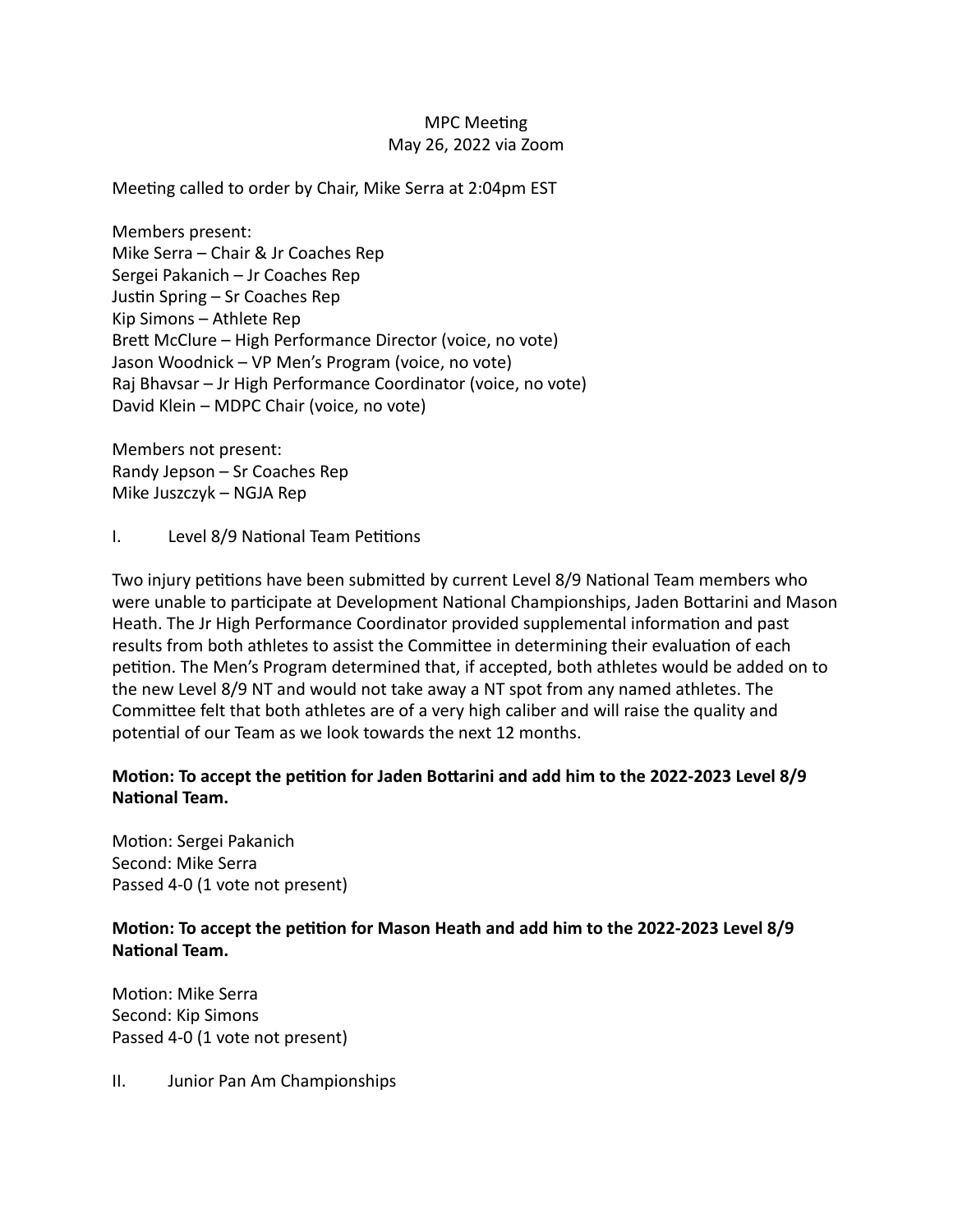The selection for the 2022 Junior Pan Am Championships Team used results from 2022 Development National Championships. Injuries have forced several top National Team athletes to be removed from the selection process. This will likely reduce our overall team scoring potential but will allow several athletes to gain their first international assignment.

The Jr High Performance Coordinator explained the data used for team selection following the process outlined in the Selection Procedures, and the below athletes have been proposed for the Jr Pan Am Team:

Frederick Richard Toby Liang Cole Partridge Nathan Roman Alex Nitache (traveling reserve) Ethan Cox (non-traveling reserve)

## **Motion: To approve the nominated athletes (listed above) to the 2022 Jr Pan Am Championships Team.**

Motion: Mike Serra Second: Sergei Pakanich Passed 4-0 (1 vote not present)

III. Open Selections for Level 10 National Team Selection

With the addition of the new Junior D score bonus system, which will be utilized at the 2022 US Championships, the MPC needed to revise the process for the Open Selections for the Level 10 National Team. The D score bonus will replace the need for the  $2D + E$  formula, which will incorporate bonus directly into final score. No additional calculations will be necessary to determine athlete rankings. The MPC felt that it made the most sense to go by all-around final result rankings for the three (3) Level 10 Open Selection spots, limiting a maximum of two athletes from either age group (16-17).

Motion: For the 2022 U.S. Championships, the three (3) Level 10 Junior National Team spots that are decided by Open Selection will be determined by all-around final results rankings **(combined Day 1 and Day 2) with a minimum of one (1) athlete from both the 16 and 17 year old age groups.** 

Motion: Mike Serra Second: Sergei Pakanich Passed 4-0 (1 vote not present)

Mike Serra updated the Junior National Team Selection Document to reflect the approved changes, and it has been posted here: https://usagym.org/PDFs/Pressbox/ Selection%20Procedures/m\_22jnt\_sdt\_qual\_0526.pdf